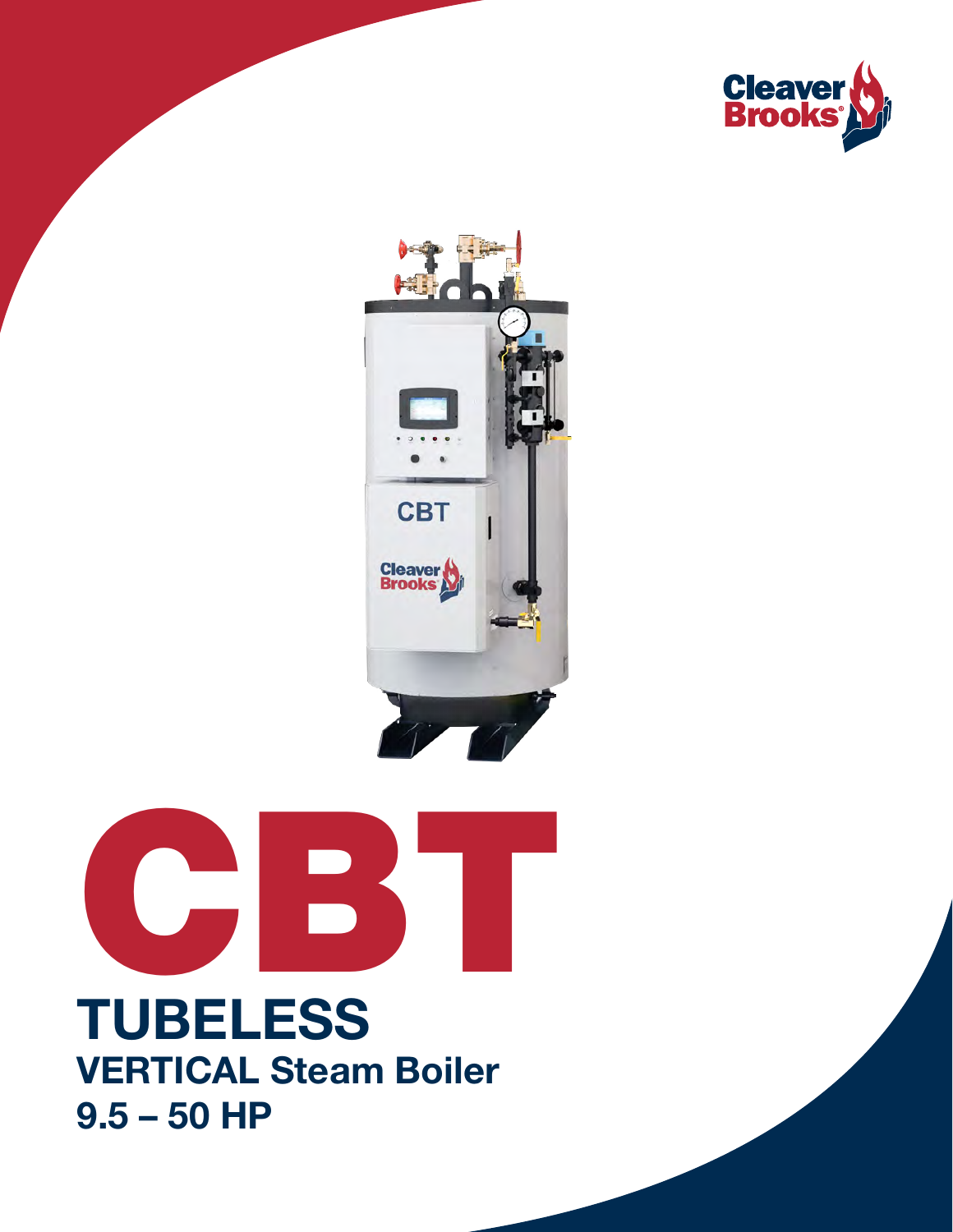## Reliable Steam, Premium Performance

High-quality steam, high fuel efficiency, low electrical energy consumption, and low emissions – all of this is delivered in a robust vertical tubeless boiler design to effectively and reliably meet your steam process requirements.

The Cleaver-Brooks Tubeless (CBT) boiler features thick pressure vessel plates that exceed ASME code requirements. The CBT has undergone exhaustive life-cycle testing to ensure reliability and longevity. The sidemounted burner arrangement allows for a large steam space to deliver exceptional dry-quality steam, even at low-pressure operation. The high-density, highly resilient insulation system minimizes thermal losses while helping maintain its compact footprint.

Convenient hand-hole access and an easily accessible, removable burner cover enhance the CBT's serviceability.

The integrated burner and controls keep the CBT operating at peak efficiency. Multiple burner and control options are available to suit your application needs. For optimal operational efficiency and control, the full-modulation, low-emission premix burner with 1:1 fuel-air ratio control and Falcon controller is standard. The Falcon control includes built-in lead-lag functionality for systems with multiple CBT boilers.





|                                   |                             | <b>BOILER HORSEPOWER</b> |       |                |                |       |                |       |                |
|-----------------------------------|-----------------------------|--------------------------|-------|----------------|----------------|-------|----------------|-------|----------------|
| <b>DIMENSIONS (inches)</b>        |                             | $9.5*$                   | 10    | 15             | 20             | 25    | 30             | 40    | 50             |
| A                                 | Overall Length              | 50                       | 54    | 54             | 64.5           | 64.5  | 66.5           | 77.5  | 82             |
| B                                 | Overall Width               | 34.5                     | 37    | 37             | 46.5           | 46.5  | 49             | 55.5  | 55.5           |
| C                                 | Minimum Width               | 28                       | 35.5  | 35.5           | 45.5           | 45.5  | 48.5           | 55.5  | 55.5           |
| $\mathsf{D}$                      | Overall Height              | 85.5                     | 83    | 83             | 87             | 87    | 90.5           | 101   | 101            |
| E                                 | Minimum Height              | 79.5                     | 79.5  | 79.5           | 84             | 84    | 87.5           | 98    | 98             |
| <b>CONNECTIONS (inches)</b>       |                             |                          |       |                |                |       |                |       |                |
| AA                                | Feedwater                   | 0.75                     | 0.75  | 0.75           | 1              | 1     |                |       | $\overline{1}$ |
| <b>BB</b>                         | Drain / Blowdown            | 1                        |       |                | $\overline{1}$ | H     |                | 1.25  | 1.25           |
| <b>CC</b>                         | Surface Blowoff             | 0.75                     | 0.75  | 0.75           | 0.75           | 0.75  | 0.75           | 0.75  | 0.75           |
| $DD**$                            | Steam Outlet (150 psi only) | $2^*$                    | 2     | $\mathfrak{D}$ | $\overline{2}$ | 2     | 2              | 3     | 3              |
| <b>EE</b>                         | Steam Outlet (15 psi only)  | N/A                      | 3     | 3              | 4              | 4     | $\overline{4}$ | 6     | 6              |
| <b>FF</b>                         | Gas Train Inlet             |                          | 1     |                | $\mathbf{1}$   | H     | 1.25           | 1.25  | 1.25           |
| GG                                | Stack O.D.                  | 6 OD                     | 6 OD  | 6 OD           | 6 OD           | 6 OD  | 8 OD           | 8 OD  | 8 OD           |
| <b>RATINGS</b>                    |                             |                          |       |                |                |       |                |       |                |
| Approx. Shipping Weight (150 psi) |                             | $2,000*$                 | 2,350 | 2,350          | 3,850          | 3,850 | 4,350          | 5,150 | 5,150          |
| Approx. Shipping Weight (15 psi)  |                             | N/A                      | 2,150 | 2,150          | 3,675          | 3,675 | 4,175          | 4,850 | 4,850          |

\*9.5HP is 100 psi only

\*\*Steam Outlet size may vary based on operating steam pressure.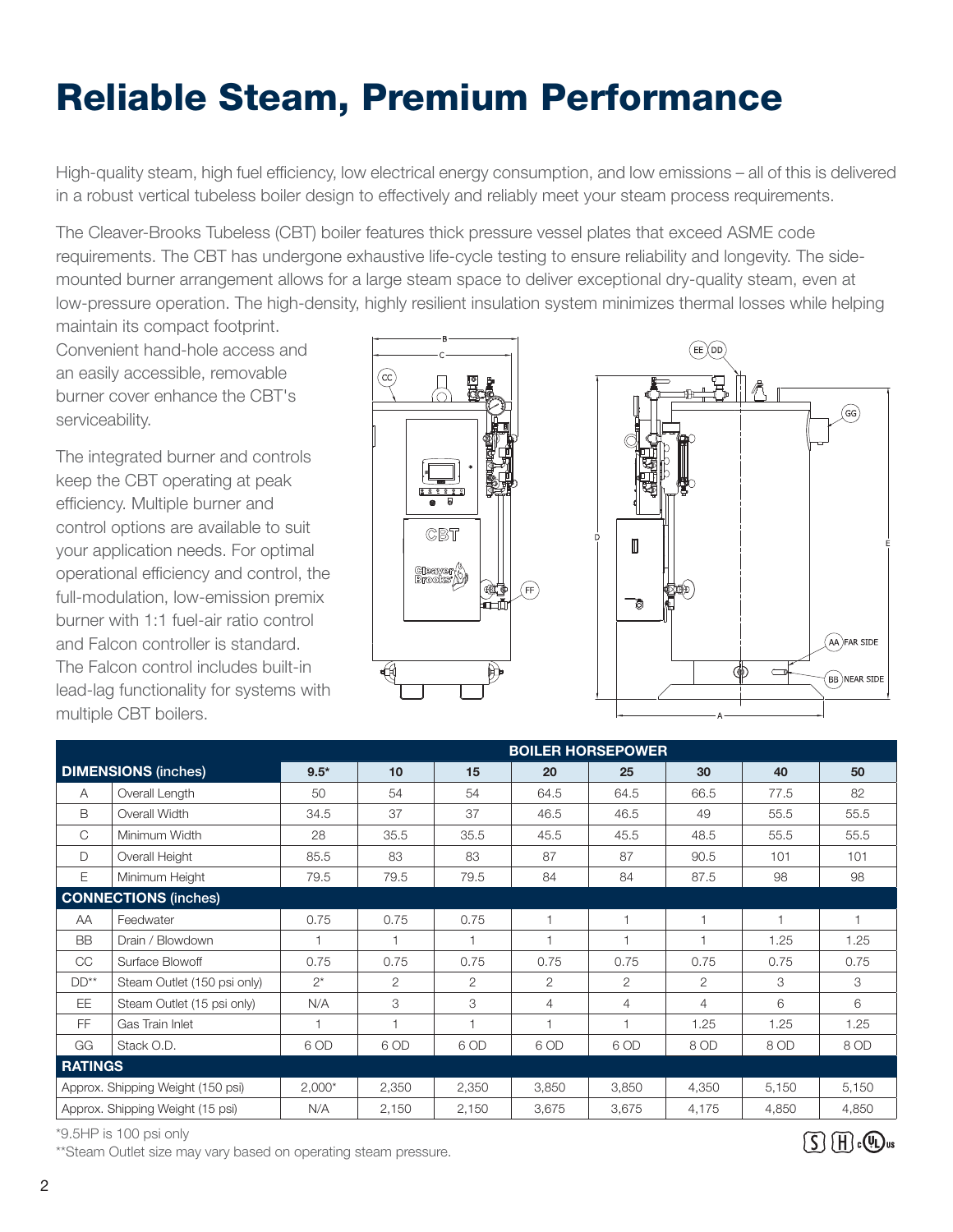

### Premium Vertical Tubeless Boiler The best value for your operation

For more than 85 years, Cleaver-Brooks has been designing, engineering and manufacturing integrated boiler solutions. Cleaver-Brooks engineers have taken the industry-proven tubeless concept while utilizing the latest computer-aided modeling tools to deliver both high efficiency and reliability in this compact, vertical steam boiler. Available for both high-pressure and low-pressure steam systems, the CBT will produce reliable, dry-quality steam for any process.

# **CBT**



- Robust tubeless pressure vessel designed for reliability and longevity
- Large steam volume for exceptional dry-quality steam – both high- and low-pressure operation
- Up to 84% efficiency and 5:1 turndown
- Low and High Pressure ASME designs
- Flexible burner options:
	- Natural gas or propane
	- Full modulation with ECM variable speed blower
	- Low-emission premix SCAQMD certified
- Full-modulation premix burner includes PID set-point control with built-in lead-lag functionality and touchscreen interface
- Side-mounted burner for ease of serviceability
- cULus Listed
- Control trim and gas train are ASME CSD-1 compliant
- Available in skid-mounted steam solutions
- Boiler Monitor remote monitoring available



#### Intelligent, Integrated Controls

The Cleaver-Brooks Falcon is a proven boiler-burner management control that provides an intuitive operator interface featuring integrated burner sequencing, trending, flame safety, modulation, alarms, lockout and much more, ensuring your boiler system operates at peak efficiency while providing necessary safety and reliability.

The Falcon control with integrated lead-lag optimizes steam plant efficiency in multiple boiler systems. It can communicate with your facility monitoring system and process controls, enabling effective system management